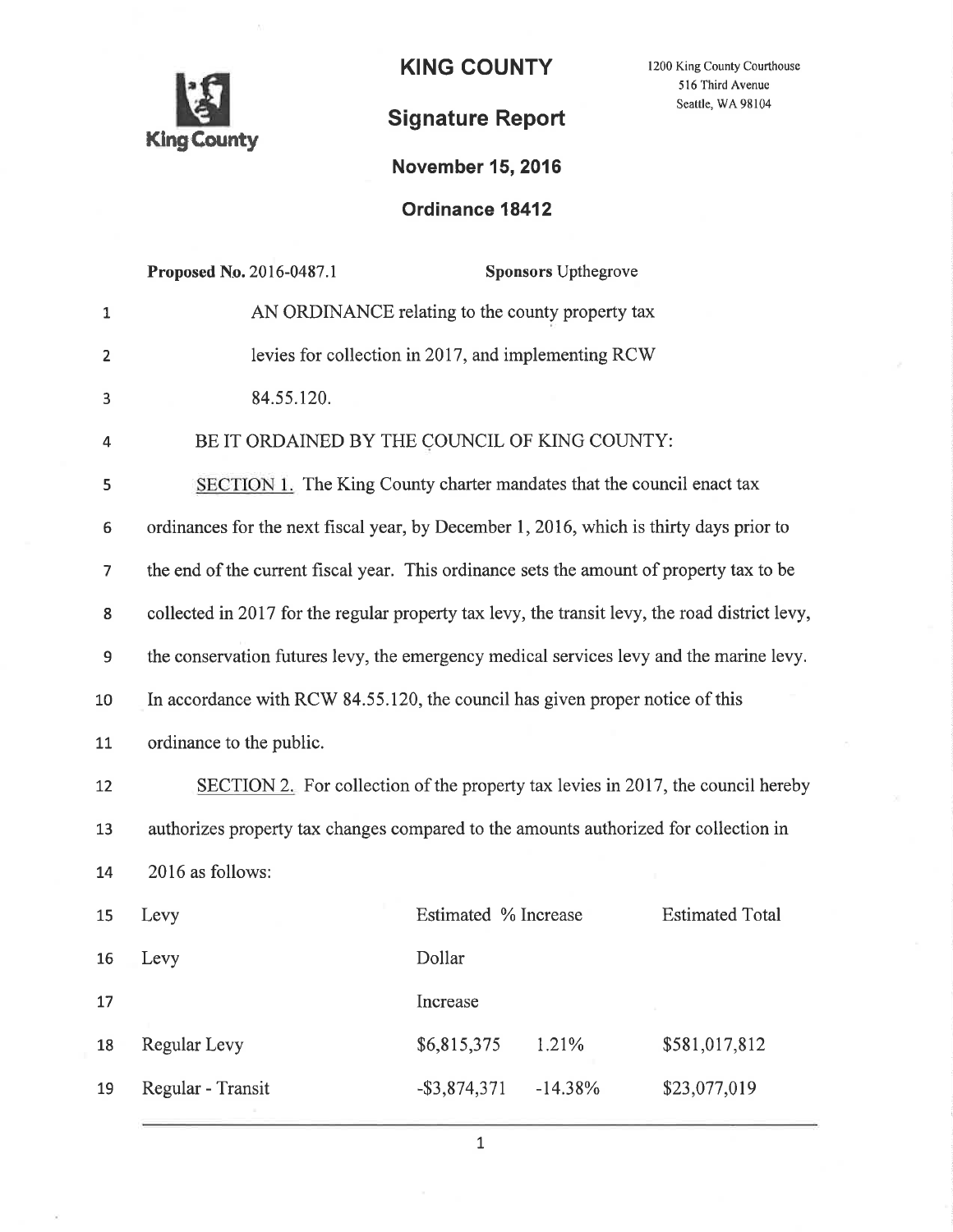Ordinance 18412

| 20 | <b>Road District</b>              | \$5,195,580 | 6.30%    | \$87,620,074  |
|----|-----------------------------------|-------------|----------|---------------|
| 21 | <b>Conservation Futures</b>       | \$145,828   | $0.77\%$ | \$19,356,878  |
| 22 | <b>Emergency Medical Services</b> | \$948,708   | 0.79%    | \$122,928,761 |
| 23 | Marine                            | \$4,559,947 | 385.37%  | \$5,743,199   |

24 The changes shown above are exclusive of any amounts resulting from new construction

25 valued in20l6, any increases in value of state-assessed property for 2017 and any

26 amounts necessary to fund tax refunds paid in 2016.